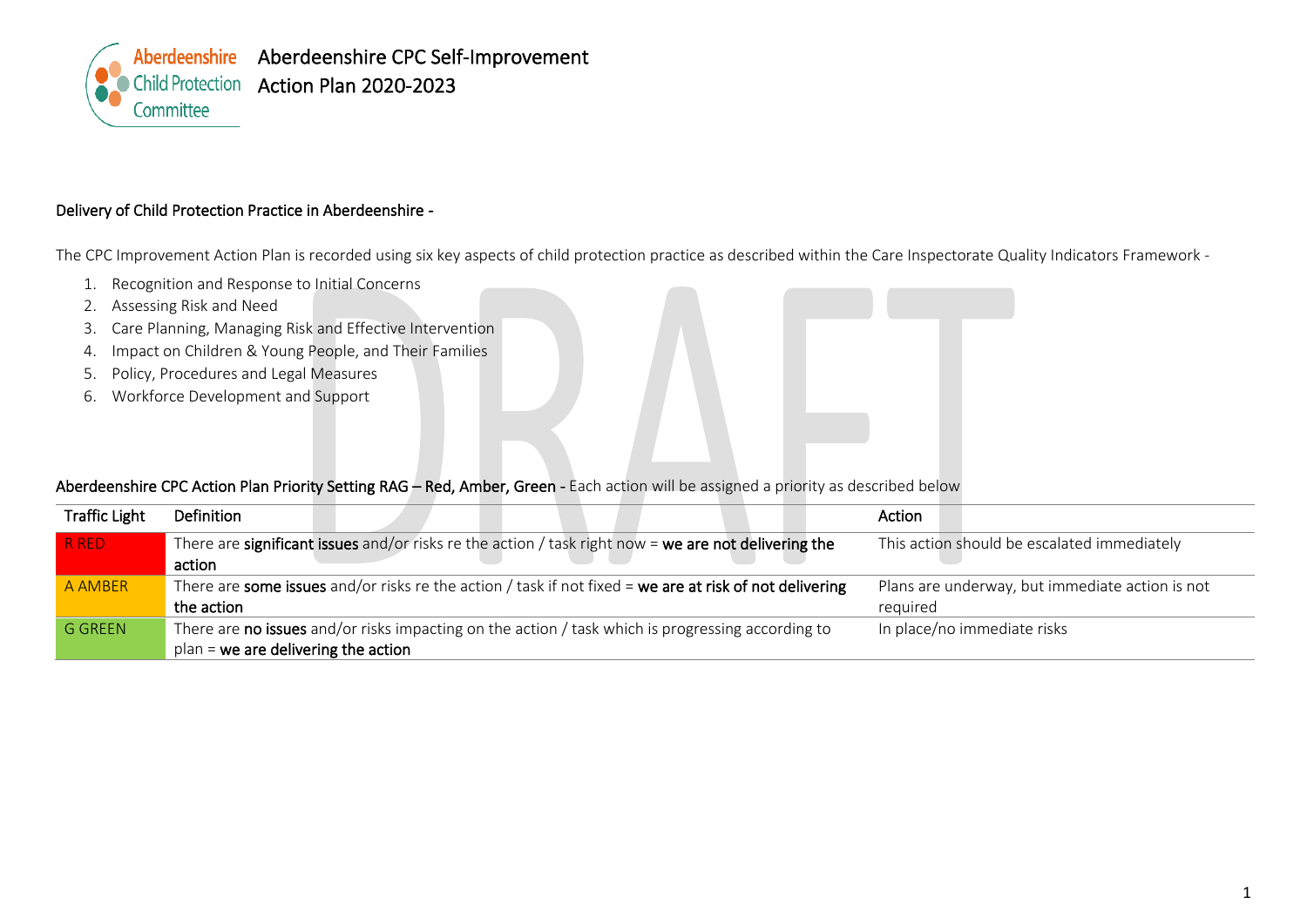|           | 1. Recognition and Response to Initial Concerns                                                                                                                                                                                                            |                                                                                                                                                                                                                                                                                                                                                                                                                                                                                 |                                                 |                                                                                                                                                                                                                                                                                                                                                                           |                                        |                                                                                                                                                        |                   |  |  |
|-----------|------------------------------------------------------------------------------------------------------------------------------------------------------------------------------------------------------------------------------------------------------------|---------------------------------------------------------------------------------------------------------------------------------------------------------------------------------------------------------------------------------------------------------------------------------------------------------------------------------------------------------------------------------------------------------------------------------------------------------------------------------|-------------------------------------------------|---------------------------------------------------------------------------------------------------------------------------------------------------------------------------------------------------------------------------------------------------------------------------------------------------------------------------------------------------------------------------|----------------------------------------|--------------------------------------------------------------------------------------------------------------------------------------------------------|-------------------|--|--|
| <b>No</b> | <b>Required Outcome</b>                                                                                                                                                                                                                                    | <b>Actions</b>                                                                                                                                                                                                                                                                                                                                                                                                                                                                  | <b>Timescale/Dates</b>                          | <b>Evidence</b>                                                                                                                                                                                                                                                                                                                                                           | <b>Strategic Lead</b>                  | <b>Progress</b>                                                                                                                                        | $\mathbf R$       |  |  |
|           | <b>Wellbeing Indicators &amp; UNCR Articles</b>                                                                                                                                                                                                            |                                                                                                                                                                                                                                                                                                                                                                                                                                                                                 |                                                 | <b>Quality Assurance</b>                                                                                                                                                                                                                                                                                                                                                  |                                        |                                                                                                                                                        | $\mathbf{A}$<br>G |  |  |
| 1.        | <b>Robust and consistent Child</b><br><b>Protection Initial Referral</b><br><b>Discussions (IRD's) are</b><br>undertaken which results in<br>actions to protect children<br>and young people                                                               | 1. Survey of staff across Education,<br>Children's Services, Health and Police;<br>asking for their views of the IRD process<br>since the introduction of the IRD desk by<br>Police Scotland.                                                                                                                                                                                                                                                                                   | December<br>2017                                | -Survey response used to inform<br>revised procedure. agreed October<br>2017<br>-8 multiagency workshops<br>delivered from December 2017 to<br>March 2018                                                                                                                                                                                                                 | IRD working<br>group                   | 1, Complete<br>2, Complete.<br>Revised guidance<br>issued Dec 17<br>Workshops<br>undertaken in                                                         |                   |  |  |
|           | Safe Respected<br>19, 34, 35, 36, 37, 6, 4, 27, 2,<br>12,                                                                                                                                                                                                  | 2. Use feedback from the survey to inform<br>Workshops<br>revisions of guidance and the basis for<br><b>March 2018</b><br>multi-agency workshops. (Workshops to<br>reflect changes to guidance and previously<br>noted issues regarding practice confidence.)<br><b>Nov 18</b><br>3.<br>Develop monthly Audit of IRDS<br>4. Develop and deliver multi agency training<br><b>March 2018</b><br>on a quarterly basis in relation to IRDS and<br>the process within Aberdeenshire. |                                                 | -Timetable for monthly audits<br>established, beginning November<br>2018.<br>-Original tasks now complete.<br>Review process will report back<br>annually<br>-First annual Report sent to Ops<br>and Practice 2019.<br>-Evaluation of training collated<br>alongside feedback from Audit<br>shared with L&D Subgroup to<br>improve practitioner confidence<br>and skills. |                                        | <b>March 2018</b><br>3.Complete.<br>Further audits<br>planned monthly<br>initially and may<br>reduce to every<br>2 <sup>nd</sup> month.<br>4.Complete  |                   |  |  |
|           |                                                                                                                                                                                                                                                            | 5. Quality assurance of IRD process will<br>take place on a monthly basis. 5 cases will<br>be randomly selected.                                                                                                                                                                                                                                                                                                                                                                | December 2020                                   | Audit undertaken monthly<br>Survey of staff<br>Quarterly data report to go to Data<br>Group<br>Annual report and copy of Business<br>meeting minutes to go to Ops and<br>practice.                                                                                                                                                                                        |                                        | 5. Business<br>meeting held<br>TOR developed                                                                                                           |                   |  |  |
| 2.        | Children requiring a<br>comprehensive medical<br>assessment are identified,<br>discussed and seen within<br>appropriate timescales by<br>suitably qualified and<br>experienced Paediatricians<br>Safe Respected<br>19, 34, 35, 36, 37, 6, 4, 27, 2,<br>12, | 1. Gather data on number of CP Medicals<br>per month to further understand the types<br>of medicals being undertaken and<br>correlation with decisions at IRDs.<br>2. Once data available opportunity for<br>further scrutiny in terms of measurement.                                                                                                                                                                                                                          | January 2020                                    | Data to be presented as part of the<br>CPC data set with analysis.                                                                                                                                                                                                                                                                                                        | <b>DSE Group</b>                       | Data is now being<br>collated. This<br>includes Number<br>of medicals types<br>of medicals and<br>those that are<br>directly as a result<br>of an IRD. |                   |  |  |
| 3.        | Our practitioners undertake<br>effective                                                                                                                                                                                                                   | 1. JIIT Working Group to develop an annual<br>report for scrutiny/quality assurance                                                                                                                                                                                                                                                                                                                                                                                             | 1.31 March 2020<br>2. January 2019<br>3. Oct 19 | -Annual JII Report detailing<br>numbers of interviews, trained<br>staff etc                                                                                                                                                                                                                                                                                               | North East JII<br><b>Working Group</b> | 1.Complete<br>2. Complete.                                                                                                                             |                   |  |  |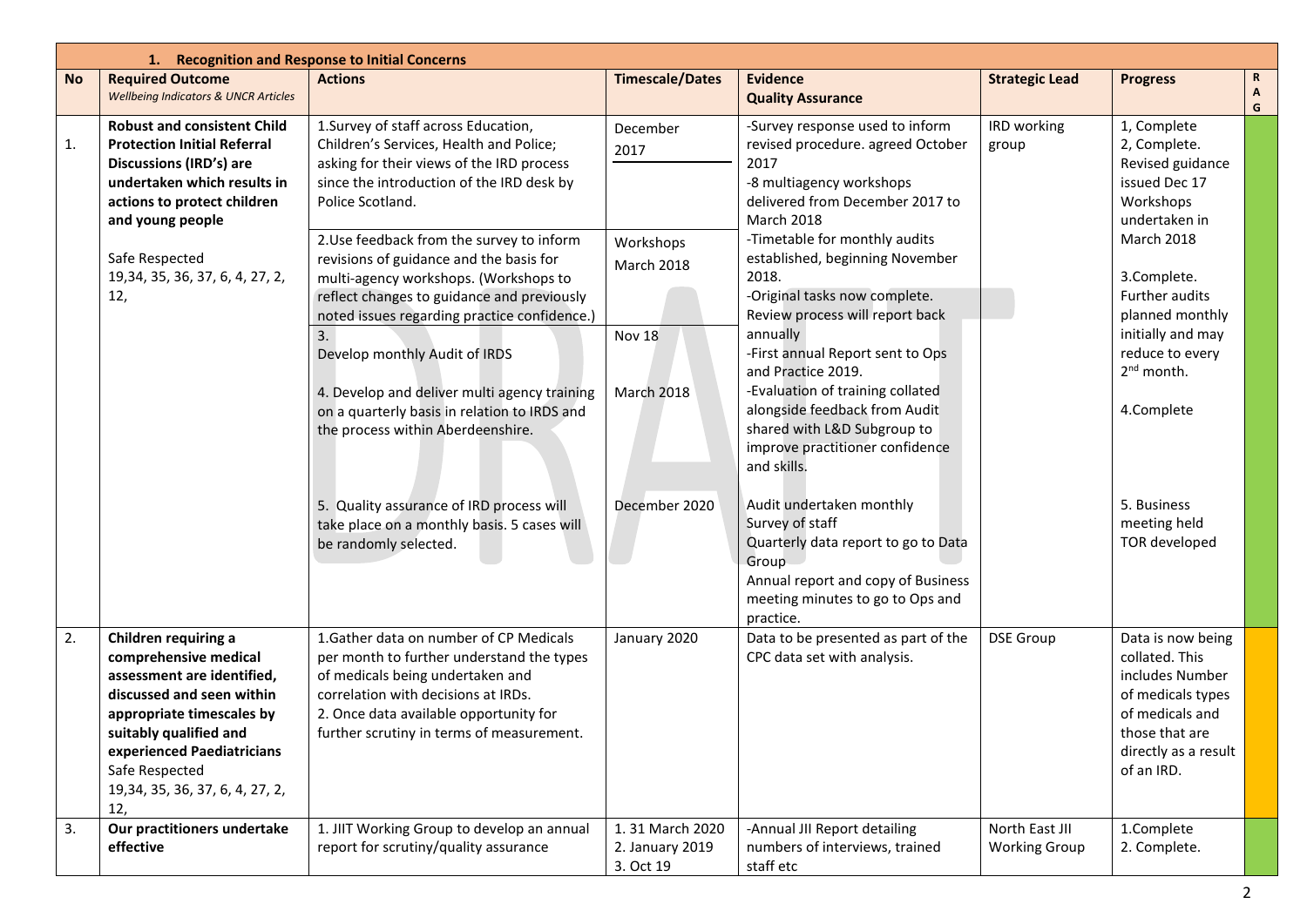|           | <b>Recognition and Response to Initial Concerns</b>                                                                                                            |                                                                                                                                                                                                                                                                         |                        |                                                                                                                                                                                                                             |                             |                                                                                                                                                                    |                   |  |  |  |
|-----------|----------------------------------------------------------------------------------------------------------------------------------------------------------------|-------------------------------------------------------------------------------------------------------------------------------------------------------------------------------------------------------------------------------------------------------------------------|------------------------|-----------------------------------------------------------------------------------------------------------------------------------------------------------------------------------------------------------------------------|-----------------------------|--------------------------------------------------------------------------------------------------------------------------------------------------------------------|-------------------|--|--|--|
| <b>No</b> | <b>Required Outcome</b><br><b>Wellbeing Indicators &amp; UNCR Articles</b>                                                                                     | <b>Actions</b>                                                                                                                                                                                                                                                          | <b>Timescale/Dates</b> | <b>Evidence</b><br><b>Quality Assurance</b>                                                                                                                                                                                 | <b>Strategic Lead</b>       | <b>Progress</b>                                                                                                                                                    | $\mathbf{R}$<br>G |  |  |  |
|           | <b>Child-centred child</b><br>protection investigative<br>interviews?                                                                                          | 2. Develop and embed a JII Training<br>Calendar (Training sessions and refresher<br>organised on a North East basis)<br>3. Develop a JII QA process.                                                                                                                    |                        | -Sep 2019 - JII Quality Assurance<br>Process being developed                                                                                                                                                                |                             | 3. QA started in<br>Oct 2019.                                                                                                                                      |                   |  |  |  |
|           | Safe Respected<br>19, 34, 35, 36, 37, 6, 4, 27, 2,<br>12,                                                                                                      |                                                                                                                                                                                                                                                                         |                        |                                                                                                                                                                                                                             |                             | Reporting<br>Timescales to be<br>agreed                                                                                                                            |                   |  |  |  |
| 4.        | Our workforce identifies and<br>respond to children at risk of<br>Child Sexual Exploitation (CSE)<br>Safe Respected<br>19, 34, 35, 36, 37, 6, 4, 27, 2,<br>12, | 1. Develop Working Group Strategy and<br>action plan.<br>2. Share Data and Intelligence with partners<br>3. Develop Practitioner Guidance<br>4. Raise awareness of Local and national<br>guidance - CSE Page on GIRFEC Website<br>5. Develop Awareness Raising Sessions |                        | CSE working Group provide an<br>annual report on strategy and plan.<br>Guidance developed and available<br>on GIRFEC Website.<br>More refined data will provide<br>information on local need to<br>inform a local response. | <b>CSE Working</b><br>Group | 1. Working Group<br>in Place<br>Strategy to be<br>updated<br>2.Intelligence to<br>be mapped<br>3. New dates to be<br>arranged for<br>awareness raising<br>sessions |                   |  |  |  |
|           |                                                                                                                                                                |                                                                                                                                                                                                                                                                         |                        |                                                                                                                                                                                                                             |                             |                                                                                                                                                                    |                   |  |  |  |

|           | 2. Assessing risk and need                                                                                                                                                  |                                                                                                                                                                                                                                                                                                                                                                                                                                                                                                                                                                                 |                                                                                                                                                                                                           |                                                                                                                                                                                                                      |                       |                                                                    |             |  |  |
|-----------|-----------------------------------------------------------------------------------------------------------------------------------------------------------------------------|---------------------------------------------------------------------------------------------------------------------------------------------------------------------------------------------------------------------------------------------------------------------------------------------------------------------------------------------------------------------------------------------------------------------------------------------------------------------------------------------------------------------------------------------------------------------------------|-----------------------------------------------------------------------------------------------------------------------------------------------------------------------------------------------------------|----------------------------------------------------------------------------------------------------------------------------------------------------------------------------------------------------------------------|-----------------------|--------------------------------------------------------------------|-------------|--|--|
| <b>No</b> | <b>Required Outcome</b><br><b>Wellbeing Indicators &amp; UNCR Articles</b>                                                                                                  | <b>Actions</b>                                                                                                                                                                                                                                                                                                                                                                                                                                                                                                                                                                  | <b>Timescale/Dates</b>                                                                                                                                                                                    | <b>Evidence</b><br><b>Quality Assurance</b>                                                                                                                                                                          | <b>Strategic Lead</b> | <b>Progress</b>                                                    | R<br>A<br>G |  |  |
| 5.        | Support our workforce to make<br>informed and analytical<br>assessments of need and risk<br>where neglect is present<br>Safe, Included, Healthy<br>3, 5, 12, 18, 23, 19, 27 | 1. Develop Multi-Agency Training Course<br>2. Home Conditions Assessment Tool to be developed<br>to support practitioners in the early identification of<br>neglect of home conditions.<br>3. Launch event to be undertaken in Banff where the<br>tool was trialled.<br>4. Events being arranged for promotion<br>Aberdeenshire wide (MM/ST)<br>5. Feedback to be gathered from practitioner's<br>experiences of using tool<br>6. Development of Aberdeenshire Neglect Practice<br>Guide/Toolkit approach<br>7. Develop evaluation of impact of training, guide and<br>toolkit. | In place since 2018 -<br><b>Tackling Child Neglect</b><br>2. August 2019<br>3. August 2020<br>4.13 Nov 2019<br>5. 7 events Planned for<br>Feb/Mar 2020<br>6.June 2020<br>7.Dec 2020 (initial<br>sampling) | IRD has<br>identified that<br>neglect is<br>common in the<br>sample cases<br>being audited<br>and is not being<br>identified early<br>enough.<br><b>CPCC Audit</b><br>identifying<br>neglect as an<br>ongoing theme. | Ops and Practice      | 1.Complete<br>2.Complete<br>3.complete<br>4. Ontrack<br>5.On track |             |  |  |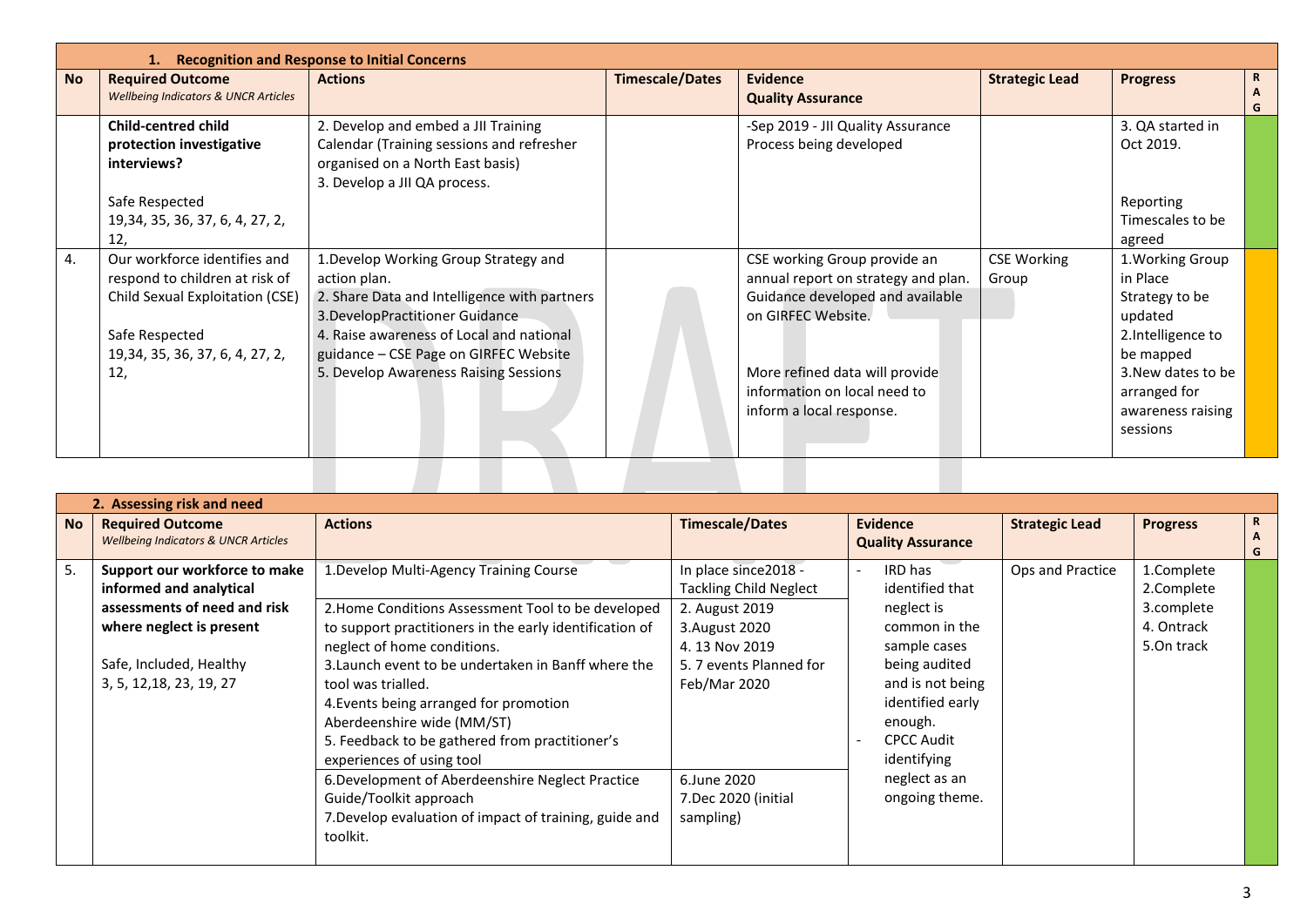|           | 2. Assessing risk and need                                                                                                                             |                                                                                                                                                                                                                                                                               |                                                                              |                                                                                                                                                                                                                                                                                                   |                                                             |                                                                          |        |  |
|-----------|--------------------------------------------------------------------------------------------------------------------------------------------------------|-------------------------------------------------------------------------------------------------------------------------------------------------------------------------------------------------------------------------------------------------------------------------------|------------------------------------------------------------------------------|---------------------------------------------------------------------------------------------------------------------------------------------------------------------------------------------------------------------------------------------------------------------------------------------------|-------------------------------------------------------------|--------------------------------------------------------------------------|--------|--|
| <b>No</b> | <b>Required Outcome</b><br><b>Wellbeing Indicators &amp; UNCR Articles</b>                                                                             | <b>Actions</b>                                                                                                                                                                                                                                                                | <b>Timescale/Dates</b>                                                       | <b>Evidence</b><br><b>Quality Assurance</b>                                                                                                                                                                                                                                                       | <b>Strategic Lead</b>                                       | <b>Progress</b>                                                          | R<br>G |  |
| 6.        | <b>Enhance Child Protection</b><br>Practice regarding children with<br>disabilities.                                                                   | 1. Multiagency working group to be established to<br>develop materials.<br>2. Practitioner CP resources to be created for use by                                                                                                                                              | Sept 17<br>Feb 2020                                                          | <b>IRD audit includes</b><br>review of practice on<br>disability and<br>additional support                                                                                                                                                                                                        | Disability working<br>group                                 | 1.Complete<br>2. Complete<br>Available on<br><b>GIRFEC</b>               |        |  |
|           | Safe, Respected<br>19, 23, 34, 35, 36, 37, 6, 2, 4, 12,<br>13, 27                                                                                      | all statutory and partner services<br>3. Joint Investigative Interview Training (JIIT) to<br>incorporate disability awareness<br>4.CP Leaflet for Parents with a disability designed and                                                                                      | June 19<br>Feb 2020                                                          | needs considered at<br>IRD.                                                                                                                                                                                                                                                                       |                                                             | website<br>3. toolkit<br>promoted in<br>the training                     |        |  |
|           |                                                                                                                                                        | to be available for practitioners.                                                                                                                                                                                                                                            |                                                                              |                                                                                                                                                                                                                                                                                                   |                                                             | 4.On track                                                               |        |  |
| 7.        | Ensure our pre-birth practice is<br>consistent<br>Safe Respected, Healthy<br>19, 34, 35, 36, 37, 6, 4, 27, 2, 12                                       | 1. Review use and effectiveness of Aberdeenshire<br>Multi-Agency Pregnancy Protocol.<br>2. Questionnaire to go out to all community midwives<br>3. Multiagency training workshops to be held in each<br>of the locality areas.<br>4. Post evaluation training to be gathered. | 1. September 2019<br>2. March 2020<br>3. Commence April 2020<br>4. June 2020 | Self-Evaluation of<br><b>GIRFEC processes will</b><br>show there is<br>consistency across<br>Aberdeenshire.<br>Midwifery services<br>will have increased<br>confidence in the<br>management of<br>Vulnerable<br>pregnancy which will<br>lead to a consistent<br>approach across<br>Aberdeenshire. | Ops and Practice<br>Sub-Group                               | Connection?<br>Self-<br>Evaluation<br><b>GIRFEC</b><br>processes<br>HOW? |        |  |
| 8.        | <b>Ensure our dental services</b><br>share concerns and named<br>persons respond as required<br>Safe Respected<br>19, 34, 35, 36, 37, 6, 4, 27, 2, 12, | 1. Guidance to be developed for dentist on sharing<br>concerns about children and young people.<br>2. Practice briefing note to be developed around<br>Named Person responsibilities upon receiving dental<br>information.                                                    | <b>Commenced October</b><br>2019<br>August 2020                              | Dental process to be<br>in place<br>Briefing note for<br>named person<br>Service to be<br>developed                                                                                                                                                                                               | -Shelley Taylor<br><b>NHS</b><br>-Neil Smillie<br>Education |                                                                          |        |  |
| 9.        | <b>Enhance multi-agency practice</b><br>for unseen and missing children<br>Safe, Included<br>3,19,36                                                   | 1. Develop a multi-agency Unseen/Missing Children<br>Protocol underpinned by the shared approach as<br>defined in the National Missing Persons Framework<br>for Scotland, 2017.<br>2. Review in 12 months' time.                                                              | <b>July 2020</b><br><b>July 2021</b>                                         | 1.Document<br>published and<br>promoted.<br>2. Single service<br>feedback to be<br>collated to inform<br>review.                                                                                                                                                                                  | CPC Lead Officer                                            |                                                                          |        |  |
| 10.       | <b>Ensure our Aberdeenshire</b><br>processes for assessing,<br>supporting and reviewing                                                                | Child T, Highland SCR discussed with Children's<br>Services Social Work and a report prepared for CPC<br>detailing the Aberdeenshire process for kinship                                                                                                                      | Action agreed Aug 2019                                                       |                                                                                                                                                                                                                                                                                                   |                                                             |                                                                          |        |  |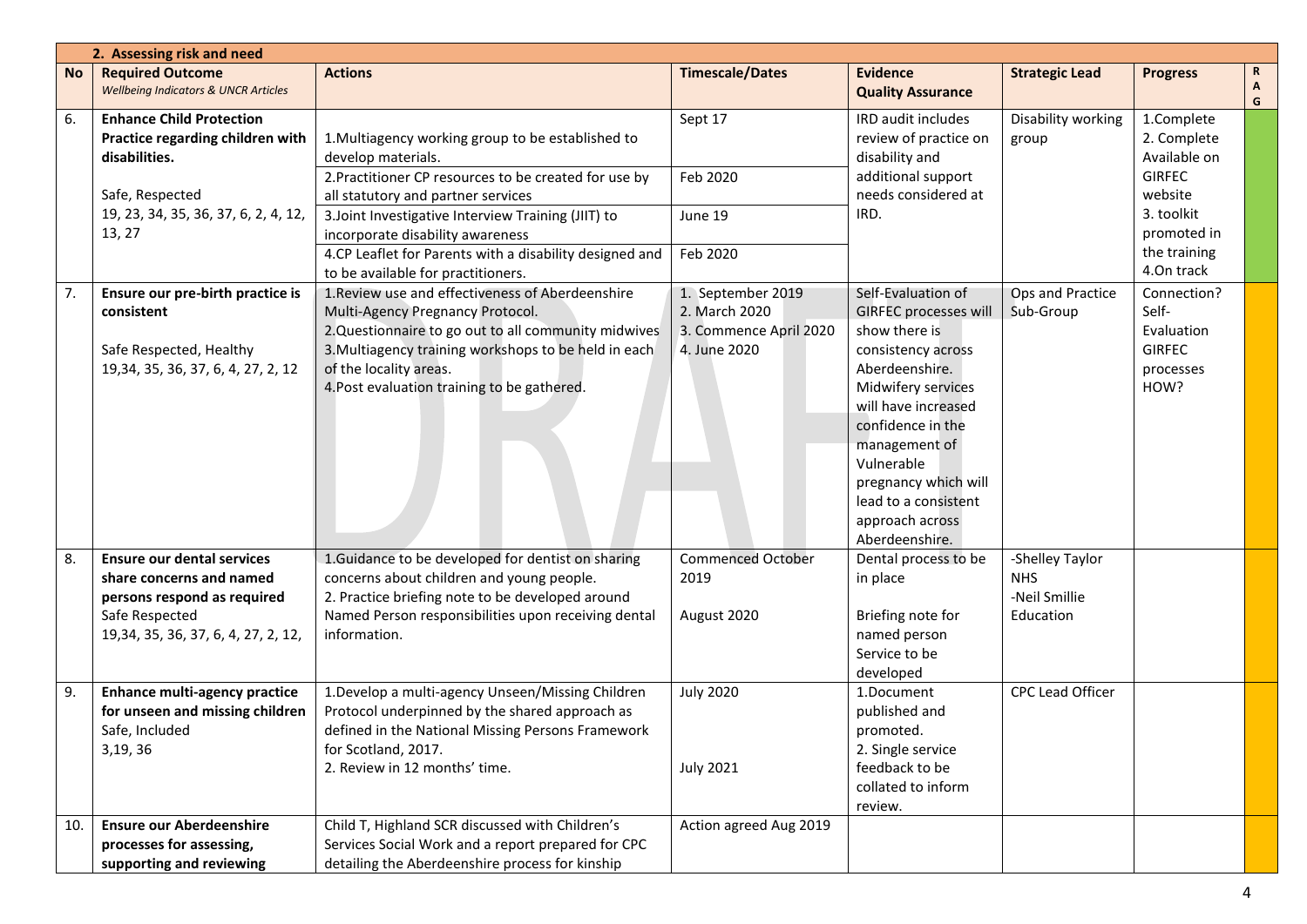|           | 2. Assessing risk and need                                                 |                                                      |                        |                                             |                       |                 |   |  |  |
|-----------|----------------------------------------------------------------------------|------------------------------------------------------|------------------------|---------------------------------------------|-----------------------|-----------------|---|--|--|
| <b>No</b> | <b>Required Outcome</b><br><b>Wellbeing Indicators &amp; UNCR Articles</b> | <b>Actions</b>                                       | <b>Timescale/Dates</b> | <b>Evidence</b><br><b>Quality Assurance</b> | <b>Strategic Lead</b> | <b>Progress</b> | R |  |  |
|           |                                                                            |                                                      |                        |                                             |                       |                 |   |  |  |
|           | kinship carers are robust and                                              | assessments, review and support. Advising of any     |                        |                                             |                       |                 |   |  |  |
|           | child-centred                                                              | learning or changes required related to the learning |                        |                                             |                       |                 |   |  |  |
|           | Safe, healthy, respected,                                                  | within the SCR.                                      |                        |                                             |                       |                 |   |  |  |
|           | nurtured, achieving                                                        |                                                      |                        |                                             |                       |                 |   |  |  |

|           | 3. Care planning, managing risk and effective intervention                                                             |                                                                                                                                                                                                                                                                                                                       |                                   |                                                                                                                                                                |                                                |                                                              |                       |  |
|-----------|------------------------------------------------------------------------------------------------------------------------|-----------------------------------------------------------------------------------------------------------------------------------------------------------------------------------------------------------------------------------------------------------------------------------------------------------------------|-----------------------------------|----------------------------------------------------------------------------------------------------------------------------------------------------------------|------------------------------------------------|--------------------------------------------------------------|-----------------------|--|
| <b>No</b> | <b>Required Outcome</b><br><b>Wellbeing Indicators &amp; UNCR Articles</b>                                             | <b>Actions</b>                                                                                                                                                                                                                                                                                                        | <b>Timescale</b>                  | <b>Evidence</b><br><b>Quality Assurance</b>                                                                                                                    | <b>Strategic Lead</b>                          | <b>Progress</b>                                              | $\boldsymbol{R}$<br>G |  |
| 11.       | Be informed and reassured<br>that our Child Protection<br>Registration response and<br>processes are effective         | 1.Quarterly Analysis of Child Protection data                                                                                                                                                                                                                                                                         | Takes place quarterly<br>at CPC   | DATA management Report<br>(quarterly and annual)                                                                                                               | $DSE/CPC-$<br>Quarterly &<br>Annual<br>Reports | 1.Standing<br>item on CPC                                    |                       |  |
|           |                                                                                                                        | 2. Undertake an initial Audit of children on CPR.<br>3. Progress actions from CPC Audit<br>Agree further quality assurance cycle in 12 months'<br>time.                                                                                                                                                               | Dec 2019                          | CPCC Audit June 2019                                                                                                                                           | CPC - Data &<br>Self-<br>Evaluation<br>Group)  | 2. Finding<br>presented at<br>CPC Nov 19                     |                       |  |
|           | Participation of children in our<br><b>Child Protection Processes are</b><br>clearly evidenced.<br>Included, Respected | 1. Develop mechanism to ascertain views of children<br>and families, on their experiences of the child<br>protection process to inform improvement.<br>2. Following initial audit, agree further quality<br>assurance cycle.<br>3. CPCC Monitoring form reports to be shared with the<br>DSE Group to inform picture. | October 2020<br>6 monthly reports | 1.Audit - Feedback from<br>Children and families to<br>ascertain their experiences<br>and outcomes for them.<br>2. CPCC monitoring forms<br>report (6 monthly) | <b>DSE Group</b>                               | Working<br>group<br>established on<br>child<br>participation |                       |  |
|           | Families experience effective<br>interventions and remain on<br>the Register for only as long as<br>necessary.         | 4. Audit of children and their family's journey from<br>Initial Referral discussion to review care planning,<br>managing risk and interventions provided.                                                                                                                                                             | June 2020                         | Audit of 5 cases from IRD                                                                                                                                      |                                                |                                                              |                       |  |
|           | Be reassured that we are<br>keeping children safe                                                                      | Independent Review of each CPCC where there is not<br>a consensus of decision.                                                                                                                                                                                                                                        | Oct 2019                          | Report Provided and<br>reviewed quarterly by the<br>Independent Reviewer                                                                                       | Data & Self-<br>Evaluation<br>Group            |                                                              |                       |  |
|           |                                                                                                                        | 1. Review of Children who are presently re-registered<br>on the CP Register.<br>2. Process in place to review re-registrations                                                                                                                                                                                        | 1&2. March 2020<br>commencing     | 1. Report Provided and<br>reviewed quarterly by CCSW                                                                                                           | Data & Self-<br>Evaluation<br>Group            |                                                              |                       |  |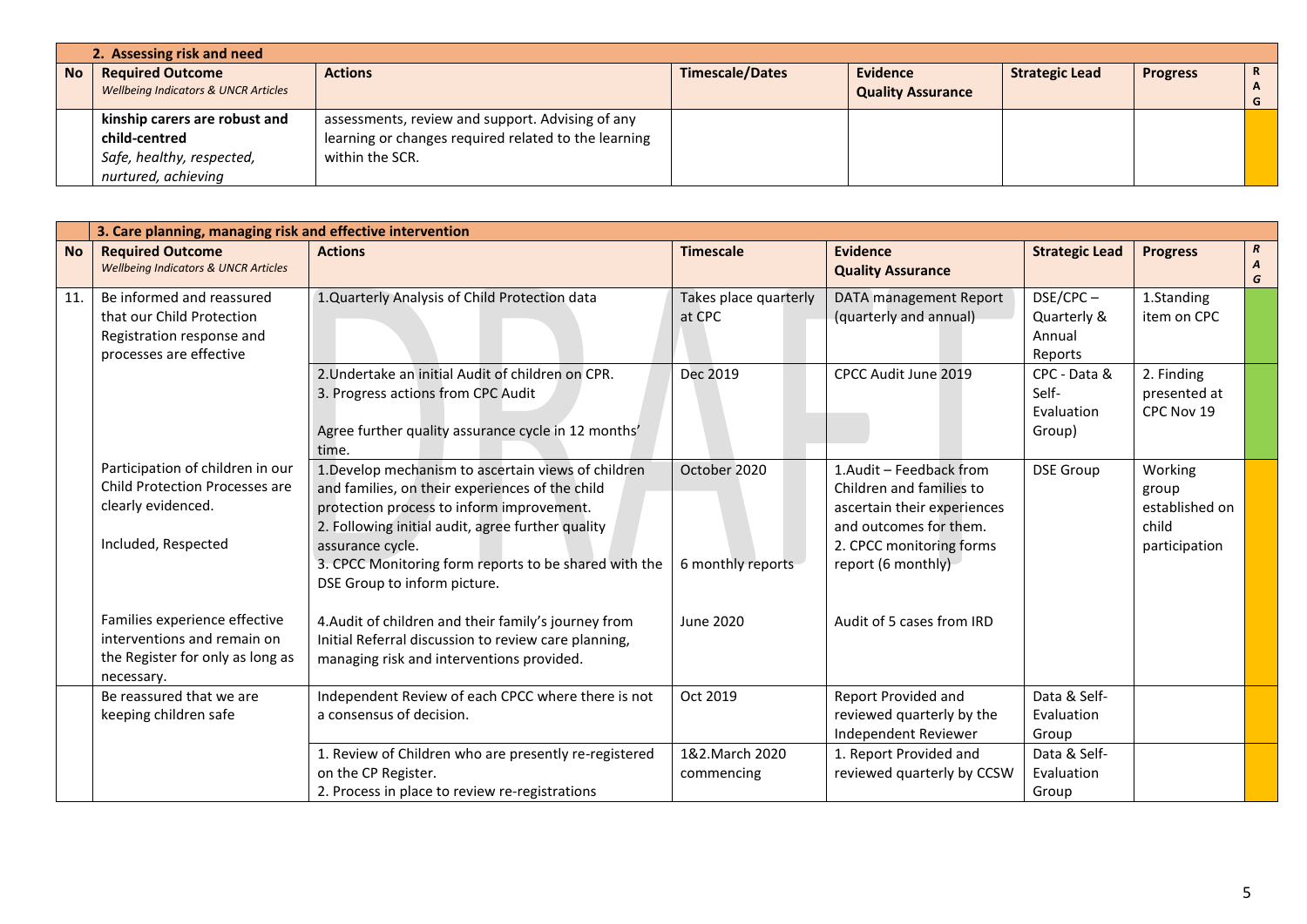|           | 4. Impact on Children, Young people, and their Families                                                                                                                              |                                                                                                                                                                                                       |                                    |                                                                                                                                               |                             |                                                                                                 |                        |
|-----------|--------------------------------------------------------------------------------------------------------------------------------------------------------------------------------------|-------------------------------------------------------------------------------------------------------------------------------------------------------------------------------------------------------|------------------------------------|-----------------------------------------------------------------------------------------------------------------------------------------------|-----------------------------|-------------------------------------------------------------------------------------------------|------------------------|
| <b>No</b> | <b>Required Outcome</b><br><b>Wellbeing Indicators &amp; UNCR Articles</b>                                                                                                           | <b>Actions</b>                                                                                                                                                                                        | <b>Timescale</b>                   | <b>Evidence</b><br><b>Quality Assurance</b>                                                                                                   | <b>Strategic</b><br>Lead    | <b>Progress</b>                                                                                 | $\mathsf{R}$<br>A<br>G |
| 12.       | The perspectives of children<br>and young people and their<br>families is clearly evidenced in<br>the work of the CPC.                                                               | 1. Develop a Communication Strategy and Action Plan<br>and involve children, young people and families in the<br>strategy design and delivery                                                         | 1.Strategy developed -<br>Sep 2019 | 1.Strategy in place and<br>available to public on<br><b>GIRFEC Website</b>                                                                    | <b>CPC Lead</b><br>Officer  | 1.Communcation<br>strategy agreed at<br>CPC Sept 19.<br>2. Further work                         |                        |
|           |                                                                                                                                                                                      | 2. Develop participation mechanisms through utilising<br>current community groups including Parent Councils,<br>Youth Participation Forums and the Young Peoples<br>Organising and Campaigning Group. | Feb 2020                           | 2. Minutes/feedback<br>from consultation<br>exercises available to<br>CPC                                                                     |                             | required around<br>participation.<br>3. Action Plan to<br>be agreed by CPC<br>as part of Public |                        |
|           |                                                                                                                                                                                      | 3. Communication calendar to be developed for the<br>public to raise awareness of child protection and to<br>support national campaigns                                                               |                                    | 3. Calendar will be<br>published and informed<br>by feedback as per<br>action 2.                                                              |                             | Protection Plan<br>Feb 2020                                                                     |                        |
|           |                                                                                                                                                                                      | 3.All CPC/Subgroup workstreams will be Rights-based,<br>and appropriately informed by children & young<br>people's views/participation                                                                | Ongoing expectation                | All reports will make<br>reference to children's<br>rights.<br>work streams will<br>evidence children and<br>young people's<br>participation. |                             |                                                                                                 |                        |
| 13.       | Parents are informed on the<br>process of Child Protection<br>Investigations and Child<br><b>Protection Case Conferences</b>                                                         | Develop leaflets to support families in the<br>understanding of the processes and their rights.<br>Develop leaflet for children and young people                                                      | March 2020                         | Leaflets developed and<br>on GIRFEC Website.<br><b>CPCC</b> leaflet enclosed<br>with invite to parents to<br>CPCC                             | Lead Officer                | Disability versions<br>not finalised yet                                                        |                        |
| 14.       | Care-Plans for children that<br>have been identified as at risk<br>of emotional abuse have<br>actions to support and assist<br>the child or young person's<br>wellbeing and recovery | Provide 2 events focusing on this topic -<br>Emotional Abuse Event 1 - what emotional abuse<br>looks like - Danya Glaser<br>Emotional Wellbeing Event 2 - Relationship Based<br>Practice              | Nov 2019<br>29 Jan 2020            | <b>Event Evaluations</b>                                                                                                                      | Lead Officer                |                                                                                                 |                        |
| 15.       | Information from children and<br>Young people re CSE                                                                                                                                 | Awaiting new action. CSE Action Plan is being updated<br>2018 - Parent council pupil members and 2 groups of<br>6th year pupils to be consulted on awareness raising<br>of CSE.                       | 2020                               | Feedback from children,<br>young people and<br>parents. Includes<br>evaluations from Third<br>Sector and informs CSE<br>workplan.             | <b>CSE</b> working<br>group | Completed                                                                                       |                        |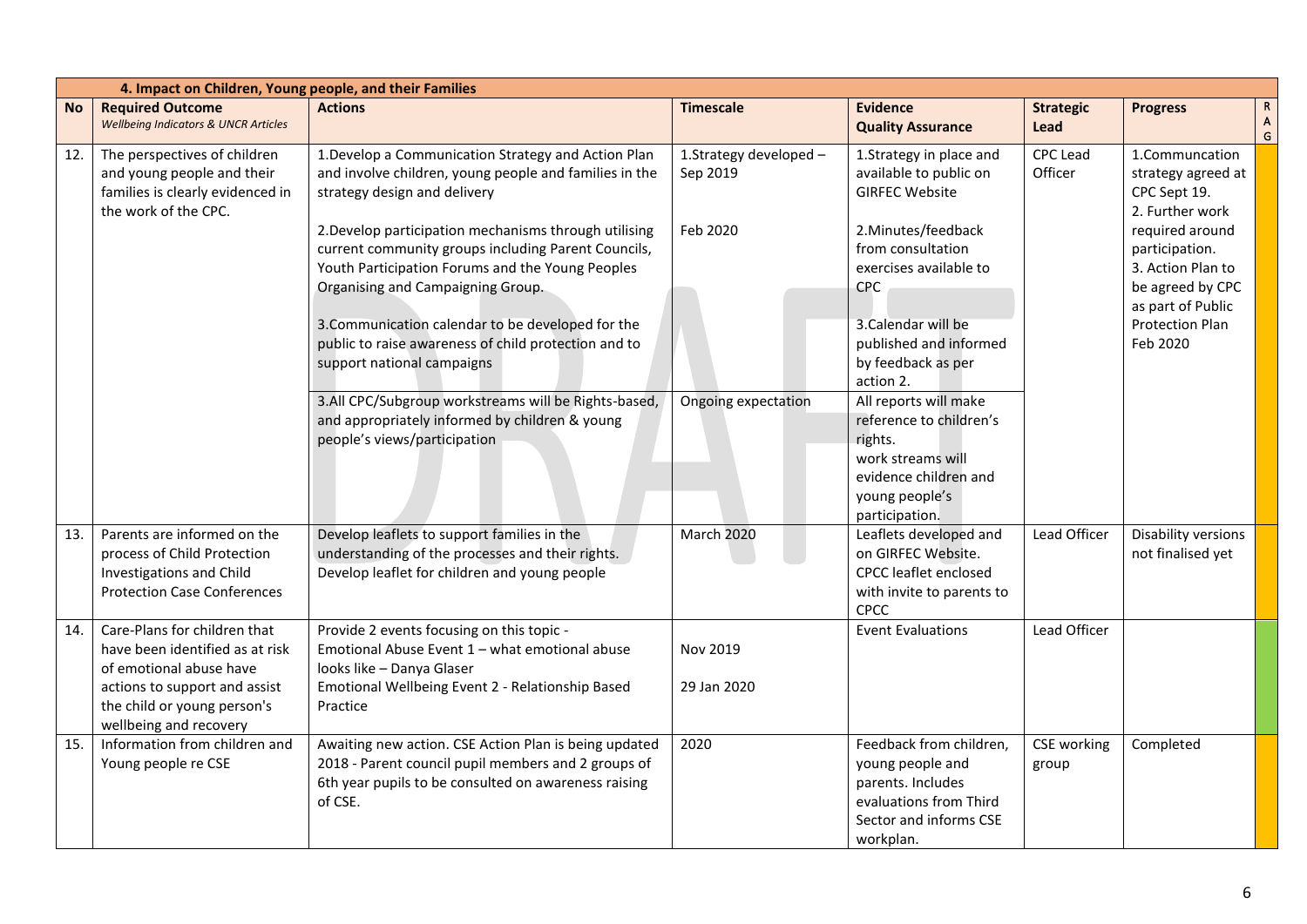|           | 5. Policy, Procedures and Legal Measures                                                                                                                               |                                                                                                                             |                                                       |                                                                                                                                                                                                             |                                                                       |                                            |
|-----------|------------------------------------------------------------------------------------------------------------------------------------------------------------------------|-----------------------------------------------------------------------------------------------------------------------------|-------------------------------------------------------|-------------------------------------------------------------------------------------------------------------------------------------------------------------------------------------------------------------|-----------------------------------------------------------------------|--------------------------------------------|
| <b>No</b> | <b>Required Outcome</b><br><b>Wellbeing Indicators &amp; UNCR Articles</b>                                                                                             | <b>Actions</b>                                                                                                              | <b>Timescale</b>                                      | Evidence<br><b>Quality Assurance</b>                                                                                                                                                                        | <b>Strategic Lead</b>                                                 | R<br><b>Progress</b><br>Α<br>G             |
| 16.       | Consideration is being given as to<br>whether emergency action is required<br>to protect the child/children                                                            | Analysis of Management Information<br>from SCRA re use of CPOs                                                              | Quarterly & annual<br>reports presented<br>to CPC/DSE | DSE/CPC - Quarterly & Annual<br>Reports                                                                                                                                                                     | DSE Group/ Jill<br>Richards,                                          | 1.Standing<br>item on CPC                  |
| 17.       | Legal measures to support and secure<br>the wellbeing and protection of<br>children are being sought                                                                   | Analysis of Management Information<br>from SCRA re use of legal measures.                                                   | Quarterly & annual<br>reports presented<br>to CPC/DSE | <b>SCRA Statistical Report - Quarterly</b><br>reports to CPC re National and<br>Aberdeenshire                                                                                                               | Jill Richards, Locality<br>Reporter Manager,<br>Grampian/DSE<br>Group | 1.Standing<br>item on CPC                  |
| 18.       | Provide accessible and wide-ranging<br>guidance to practitioners on child<br>protection<br>e.g. IRD, CPCC, Domestic Abuse, CSE,<br>FGM etc.<br>Safe Respected<br>3, 24 | 1. Multi-Agency guidance is in one<br>accessible place<br>2. Guidance is updated as required                                | Review annually                                       | Appendix 1 - Multi-Agency guidance<br>Reviewed on a multi-agency basis                                                                                                                                      | <b>GIRFEC &amp; CPCC Lead</b>                                         | 1Complete<br>2.Complete                    |
| 19.       | We respond to emerging and<br>identified need and update/develop<br>policy and procedures accordingly.<br>Safe Respected 3, 24                                         | 1. Develop CPCC Practice Note on<br>CPCC dissent on decision<br>2. Connect with single Service<br>missing children guidance | Nov 2019                                              | Mechanism in place for independent<br>manager to review cases where<br>there is dissent.<br>Independent Manager to provide an<br>quarterly report to the Ops &<br>Practice Group on any<br>issues/learning. | Ops & Practice<br><b>Kirsty Theodoreson</b>                           | 1.<br>Completed<br>Nov 2019,<br>on website |
|           |                                                                                                                                                                        |                                                                                                                             |                                                       |                                                                                                                                                                                                             |                                                                       |                                            |

|           | 6. Workforce Development and Support                                                                                                                                                              |                                                                                                                                             |                   |                                                                                                                                                                                                                                                                       |                                                 |                 |                       |
|-----------|---------------------------------------------------------------------------------------------------------------------------------------------------------------------------------------------------|---------------------------------------------------------------------------------------------------------------------------------------------|-------------------|-----------------------------------------------------------------------------------------------------------------------------------------------------------------------------------------------------------------------------------------------------------------------|-------------------------------------------------|-----------------|-----------------------|
| <b>No</b> | <b>Required Outcome</b><br><b>Wellbeing Indicators &amp; UNCR Articles</b>                                                                                                                        | <b>Actions</b>                                                                                                                              | <b>Timescale</b>  | <b>Evidence</b><br><b>Quality Assurance</b>                                                                                                                                                                                                                           | <b>Strategic Lead</b>                           | <b>Progress</b> | $\mathbf R$<br>A<br>G |
| 20.       | <b>Practitioners in contact with</b><br>children recognise and respond<br>when there are concerns for and<br>when children are at risk.<br>Safe Respected<br>19, 34, 35, 36, 37, 6, 4, 27, 2, 12, | Provide accessible and wide-ranging<br>guidance to practitioners on child<br>protection<br>e.g. IRD, CPCC, Domestic Abuse, CSE,<br>FGM etc. | Completed         | Aberdeenshire GIRFEC Website - a<br>platform where a wide range of<br>multi-agency information can be<br>accessed<br>Appendix 1 - Multi-Agency guidance<br>Guidance updated and reviewed as<br>reguired.<br>New guidance developed in response<br>to identified need. | -CPC Lead Officer<br>-GIRFEC Service<br>Manager | 1. Complete     |                       |
| 21.       | To have an Aberdeenshire CP Multi-                                                                                                                                                                | 1. Child Protection e-learn                                                                                                                 | 1. Completed July | Monitor use and feedback of e-learn.                                                                                                                                                                                                                                  | -CPC Learning &                                 | 1.Complete      |                       |
|           | <b>Agency Training programme that</b>                                                                                                                                                             | developed. Ongoing promotion by<br>services.                                                                                                | 2019              | 6 monthly reports.                                                                                                                                                                                                                                                    | Development Sub-<br>Group                       | 2.Complete      |                       |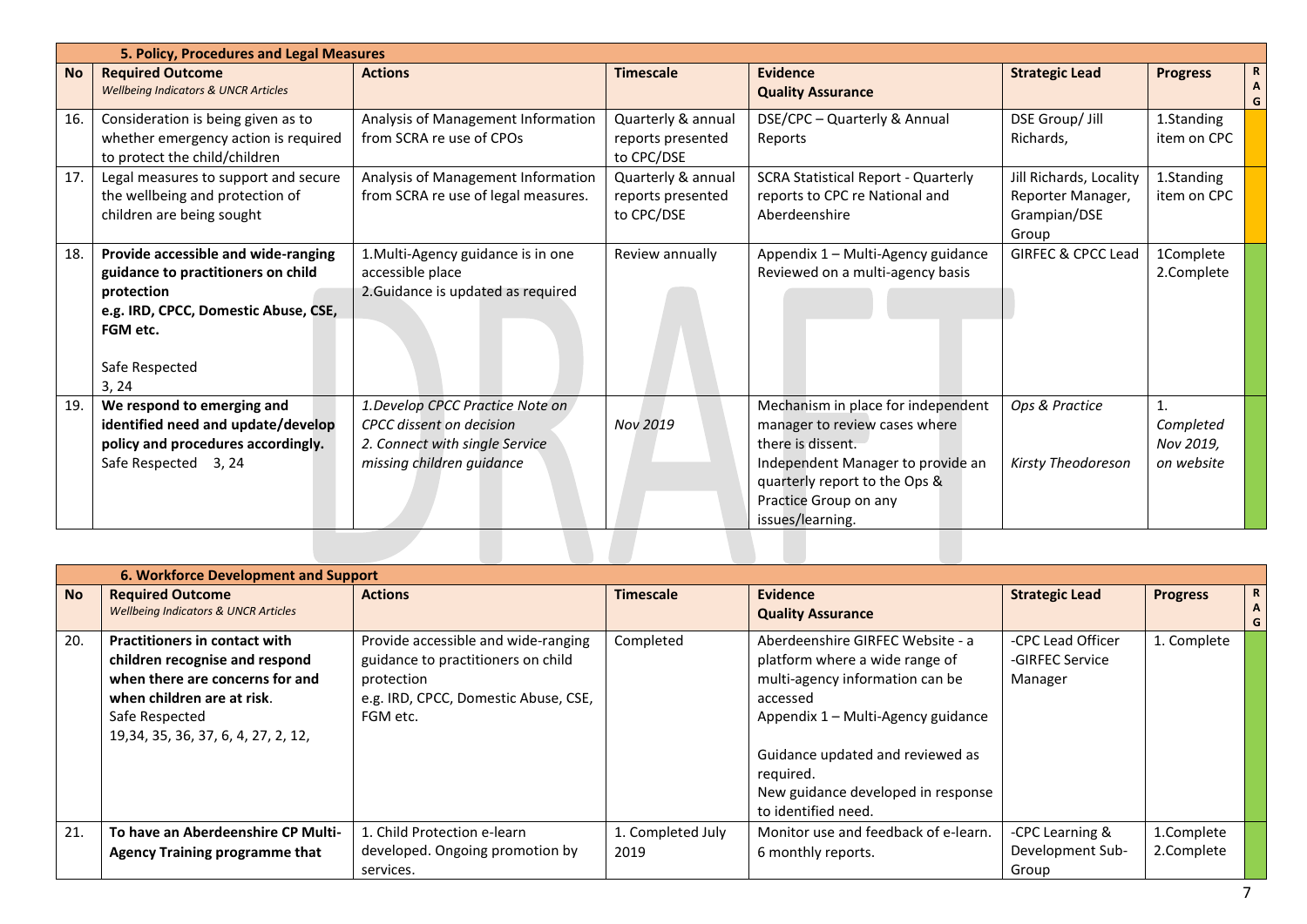|           |                                                 |                                     |                    | 6. Workforce Development and Support                                                                                                                                                                                                                                         |                                                 |                 |                                |  |  |  |  |
|-----------|-------------------------------------------------|-------------------------------------|--------------------|------------------------------------------------------------------------------------------------------------------------------------------------------------------------------------------------------------------------------------------------------------------------------|-------------------------------------------------|-----------------|--------------------------------|--|--|--|--|
| <b>No</b> | <b>Required Outcome</b>                         | <b>Actions</b>                      | <b>Timescale</b>   | <b>Evidence</b>                                                                                                                                                                                                                                                              | <b>Strategic Lead</b>                           | <b>Progress</b> | $\mathbf R$                    |  |  |  |  |
|           | <b>Wellbeing Indicators &amp; UNCR Articles</b> |                                     |                    | <b>Quality Assurance</b>                                                                                                                                                                                                                                                     |                                                 |                 | $\boldsymbol{\mathsf{A}}$<br>G |  |  |  |  |
|           | complements and build on the work               | 2. Provide Aberdeenshire Child      | 2. In place June   | Attendance numbers at training                                                                                                                                                                                                                                               |                                                 |                 |                                |  |  |  |  |
|           | of individual agencies and which                | Protection Multi-Agency Training    | 2018. Updated with | collated and shared twice a year.                                                                                                                                                                                                                                            |                                                 |                 |                                |  |  |  |  |
|           | embraces multi-agency training                  | Opportunities.                      | new courses        |                                                                                                                                                                                                                                                                              |                                                 |                 |                                |  |  |  |  |
|           | needs among the staff of the                    | 3. Bespoke training events arranged | 3.In place.        | Multi-Agency Child Protection                                                                                                                                                                                                                                                |                                                 |                 |                                |  |  |  |  |
|           | agencies concerned.                             | according to identified need        |                    | Calendar and bespoke events                                                                                                                                                                                                                                                  |                                                 |                 |                                |  |  |  |  |
|           | Safe Respected                                  |                                     |                    | https://www.girfecaberdeenshire.or                                                                                                                                                                                                                                           |                                                 |                 |                                |  |  |  |  |
|           | 19, 34, 35, 36, 37, 6, 4, 27, 2, 12,            |                                     |                    | g/practitioners/learningdevelopment                                                                                                                                                                                                                                          |                                                 |                 |                                |  |  |  |  |
|           |                                                 |                                     |                    |                                                                                                                                                                                                                                                                              |                                                 |                 |                                |  |  |  |  |
|           |                                                 |                                     |                    | Training Programme updated as                                                                                                                                                                                                                                                |                                                 |                 |                                |  |  |  |  |
|           |                                                 |                                     |                    | required with new/different courses                                                                                                                                                                                                                                          |                                                 |                 |                                |  |  |  |  |
|           |                                                 |                                     |                    | in response to identified need                                                                                                                                                                                                                                               |                                                 |                 |                                |  |  |  |  |
|           |                                                 |                                     |                    | Monthly Data Analytics from Google<br>to review interest in CP Training<br>Programme.<br>New courses will be benchmarked<br>using our Aberdeenshire<br>benchmarking tool.<br>All course attendees are requested<br>to complete evaluations, these<br>reports are summarised. |                                                 |                 |                                |  |  |  |  |
| 22.       | We are informed on the                          | Annual Multi-Agency Staff Survey    | Annually           | -CPC Data & Self-Evaluation Sub-                                                                                                                                                                                                                                             | CPC Data & Self-                                | To be           |                                |  |  |  |  |
|           | experiences and views of the<br>workforce       |                                     | 31 March 20        | Group                                                                                                                                                                                                                                                                        | <b>Evaluation Sub-</b><br><b>Group Annually</b> | developed       |                                |  |  |  |  |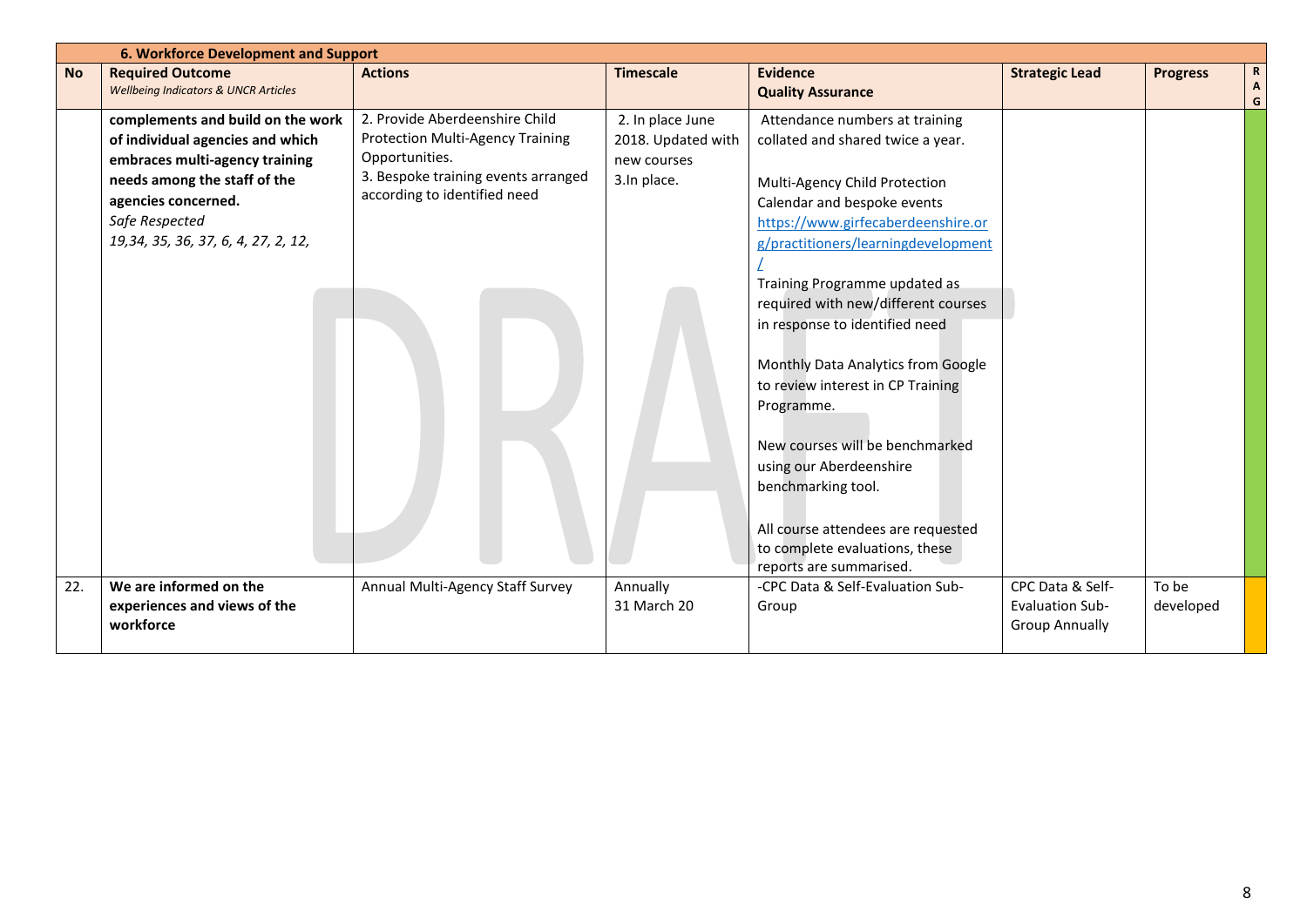| <b>Appendix 1</b>                                                                                          |                                                               |
|------------------------------------------------------------------------------------------------------------|---------------------------------------------------------------|
| <b>ABERDEENSHIRE GUIDANCE</b>                                                                              | <b>GUIDANCE IN SPECIFIC CIRUMSTANCES</b>                      |
| Aberdeenshire GIRFEC Guidance & Operational documentation                                                  | <b>Bullying</b>                                               |
| National Guidance for Protection of Children 2014                                                          | Child Sexual Exploitation (CSE)                               |
| Aberdeenshire Reporting of CP Concerns Initial Referral Discussion                                         | Child trafficking                                             |
| Complex Child Abuse Investigations Guidance for Services in Aberdeenshire                                  | Disability                                                    |
| A Practitioners Guide to Information-Sharing Confidentiality and Consent (March 2019)                      | Domestic Abuse                                                |
| Working with uncooperative families                                                                        | Female Genital Mutilation (FGM)                               |
| Multi-agency guidance for working with Young People who are sexually active                                | <b>Forced Marriage</b>                                        |
| Vulnerable pregnancy protocol                                                                              | <b>GIRFEC Mental Health and Wellbeing Strategy</b>            |
| National Risk Framework to Support the Assessment of Children and Young People                             | Home Alone leaflets                                           |
| -Working with Children and Young People Displaying Harmful Sexual Behaviour. Jan19                         | <b>Private Fostering</b>                                      |
| -Aberdeenshire Whole Systems Approach Guidance - April 2017 (docx 296kb)                                   | Parental Problematic Alcohol and Drug Abuse                   |
| -Care and Risk Management (CARM) Planning for Children and Young People who present a risk of Serious Harm |                                                               |
| Guidelines for Preparing Children for their Hearings (pdf 275kb)                                           | Safeguarding Children Returning to the UK from Syria and Iraq |
| Aberdeenshire Home Conditions Assessment Tool                                                              | Sudden and Unexpected Death in Infancy (SUDI)                 |
| •Aberdeenshire Home Conditions Assessment Tool – Guidance                                                  |                                                               |
| •Aberdeenshire Home Conditions Assessment Tool (editable / printable)                                      |                                                               |
| •Home Conditions Assessment Tool - Comparing Progress (editable / printable)                               |                                                               |

## **Completed Actions**

| <b>Completed Actions</b>                                                  |                                                                                                                                                                                         |                                                                                                                                           |                       |                       |                                   |                            |                                                |                                                                                                                                                                             |
|---------------------------------------------------------------------------|-----------------------------------------------------------------------------------------------------------------------------------------------------------------------------------------|-------------------------------------------------------------------------------------------------------------------------------------------|-----------------------|-----------------------|-----------------------------------|----------------------------|------------------------------------------------|-----------------------------------------------------------------------------------------------------------------------------------------------------------------------------|
| Aim                                                                       | Action(s)                                                                                                                                                                               | <b>Performance</b>                                                                                                                        | Lead                  | <b>Timescale</b>      | Wellbeing                         | <b>UNCRC</b>               | Committee                                      | Review/QA                                                                                                                                                                   |
| Ensure that our<br>child protection<br>systems are<br>working efficiently | Adherence by Services<br>to Case Conference<br>Reports timescales                                                                                                                       | Measure(s)<br>Part of the CPC<br>Data Intelligence<br>info                                                                                | Kirsty<br>Theodoreson | Completed<br>Jul 2017 | Indicator(s)<br>Safe<br>Respected | Article(s)<br>3, 5, 12, 36 | <b>Functions</b><br>Promoting<br>Good Practice | 06 01 20<br>Will form part of<br>minimum data set                                                                                                                           |
| Evaluation exercise<br>on referrals to SCRA<br>- ICR finding              | Meeting arranged to<br>discuss referrals to<br>SCRA.<br>View was that this was<br>not necessary as the<br>conversion rate in<br>Aberdeenshire is high<br>related to national<br>average | National<br>Performance<br>information.<br>Qualitative<br>information from<br><b>SCRA</b><br>Part of the CPC<br>Data Intelligence<br>info | Jill Richards         | Completed Jul<br>2017 | Safe<br>Respected                 | 3, 19                      | Quality<br>Assurance                           | 06 01 20<br>The DSE group will<br>continue to receive<br>SCRA reports and<br>together with Ops<br>& practice group<br>will establish<br>whether further<br>work is required |
| Ensure that the<br>necessary and                                          | Devise a GP report<br>template with                                                                                                                                                     | <b>Following</b><br>implementation,                                                                                                       | Hazel<br>Robertson    | July 18               | Safe<br>Respected                 | 3, 16, 19, 23, 36          | Promoting<br>Good Practice,                    | 06 01 20                                                                                                                                                                    |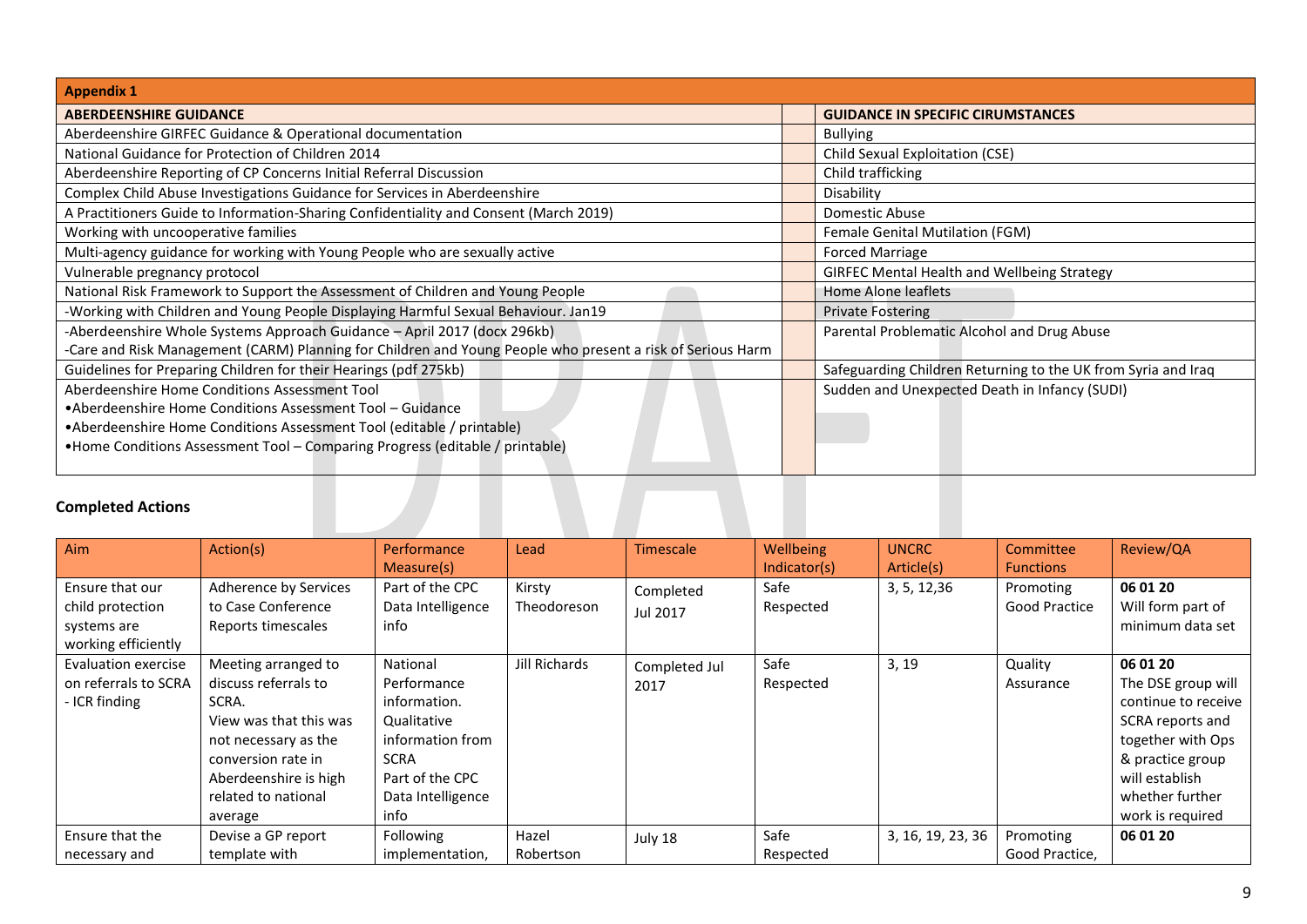| Aim                                                                                                                                    | Action(s)                                                                                                                                                                                                                                                                                                                                                     | Performance<br>Measure(s)                                                                                                                                         | Lead                                      | Timescale              | <b>Wellbeing</b><br>Indicator(s)             | <b>UNCRC</b><br>Article(s)                   | Committee<br><b>Functions</b>                                                 | Review/QA                                                                                                                           |
|----------------------------------------------------------------------------------------------------------------------------------------|---------------------------------------------------------------------------------------------------------------------------------------------------------------------------------------------------------------------------------------------------------------------------------------------------------------------------------------------------------------|-------------------------------------------------------------------------------------------------------------------------------------------------------------------|-------------------------------------------|------------------------|----------------------------------------------|----------------------------------------------|-------------------------------------------------------------------------------|-------------------------------------------------------------------------------------------------------------------------------------|
| appropriate<br>information is<br>shared in order to<br>make informed<br>decisions on child<br>protection<br>registration               | associated guidance.<br>CPCC GP invite letter to<br>be devised accordingly.                                                                                                                                                                                                                                                                                   | an evaluation of<br>how the template<br>is working will be<br>established.                                                                                        |                                           |                        |                                              |                                              | Quality<br>Assurance                                                          | Health continue to<br>monitor the effect<br>of the new report<br>and will feedback<br>to Ops & Pract<br>group in first<br>instance. |
| Enhance our<br>response and<br>support to families<br>experiencing<br>domestic abuse                                                   | Create Aberdeenshire<br>Guidance using the<br>North Lanarkshire<br>Guidance as a good<br>example which is<br>underpinned by the Safe<br>and Together Model and<br>Coercive Control Theory.<br><b>Discussions at Gender</b><br><b>Based Abuse (GBA)</b><br>Partnerships regarding<br>the learning and<br>development needs<br>associated with the<br>guidance. | -Guidance in<br>place<br>-Launch Event to<br>promote<br>awareness of<br>guidance - 20 Sep<br>18<br>-Associated<br>ongoing training<br>course will be<br>delivered | Emma Toner                                | Completed<br>August 18 | Safe<br>Respected                            | 3, 6, 9, 12, 19,<br>39                       | Promoting<br>Good Practice<br>Staff<br>Development                            | 06 01 20<br>Now incorporated<br>into the VAWP<br>action plan<br>06 01 20<br>As Above                                                |
| Enhance our risk<br>assessment<br>practices,<br>particularly through<br>informed use of the<br><b>National Risk</b><br>Framework (NRF) | <b>Promote the National</b><br>Risk Framework to<br><b>Support the Assessment</b><br>of Children and Young<br>People 2012.<br>Survey staff needs.<br>Where relevant update<br>guidance and deliver<br>multi agency workshops.<br>Audit files for evidence<br>of informed use of the<br>framework                                                              | <b>NRF</b> Event<br>Feedback Info<br>Local Workshops<br>Feedback info<br>Review info from<br>audit                                                                | Varied, as<br>agreed at Ops &<br>Practice | <b>March 2017</b>      | Safe<br>Respected<br>Nurtured                | 19, 3, 6, 4, 27,<br>4, 12, 33, 34,<br>36, 37 | Self-Evaluation,<br>Quality<br>Assurance<br>Promoting<br><b>Good Practice</b> | 06 01 20<br>Ops & Prac Group<br>to review and<br>feedback.                                                                          |
| Ensure our practice<br>on young people<br>displaying sexually<br>harmful behaviour<br>is linked to CSE                                 | Working with Children<br>and Young People<br>Displaying Harmful<br>Sexual Behaviour: Multi-<br><b>Agency Practice Guide</b><br>to be reviewed and<br>updated                                                                                                                                                                                                  | Single Services to<br>review and<br>feedback any<br>concerns                                                                                                      | Fiona Miele,<br><b>NHSG</b>               | Completed Jan<br>19    | Safe<br>Respected<br>Responsible<br>Included | 3, 4, 6, 19, 29,<br>34, 36,                  | Training and<br>Staff<br>Development<br>Policies and<br>Procedures            | 06 01 20<br>The CSE annual<br>report will be<br>scrutinised by the<br>DSE/CPC and<br>inform new<br>activity                         |